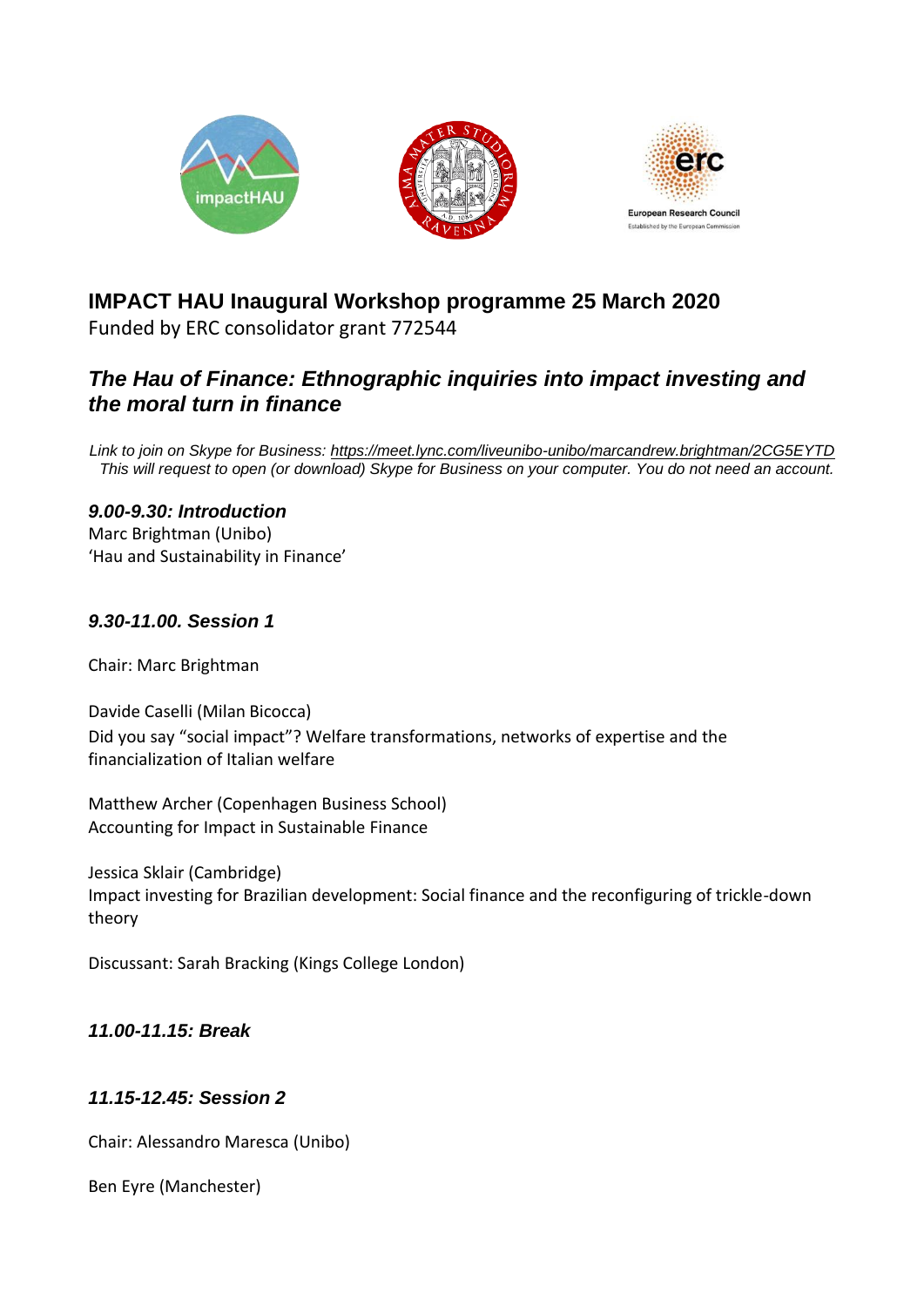Effective philanthropy and affective investment

Claudia Campisano Ethics and Morality in Impact Investing: Research Hypotheses

Théo Bourgeron (University College Dublin) Constructing the double circulation of capital and "social impact". An ethnographic study of a French impact investment fund

Discussant: Guillaume Dumont, (EMLYON Business School & OCE Research Center)

*12.45-13.45: Lunch*

#### *13.45-15.30: Session 3*

Chair: Claudia Campisano (Unibo)

Giulia Dal Maso (Unibo) Bridging 'green' asymmetries across boundaries? The case of the China Three Gorges (CTG) green bond in Portugal

Aneil Tripathy (Brandeis) Careers and Climates: Work and Personhood in the Green Bond Market

Alessandro Maresca Narratives of sustainability: the case of ENEL "green" bonds

Aaron Z. Pitluck (Illinois State University). "Sometimes it looks fake": Critique, Financial Innovation, and Pragmatic Incrementalism in Islamic banking and finance

Discussant: Natasa Gregoric Bon (ZRC SAZU Ljubjana)

#### *15.30-15.45: Break*

#### *15.45-17.15: Session 4*

Chair: Giulia Dal Maso

Kirk Fierek (City University New York) The Derivativization of E-LIFE (Everyday Life In Financialized Economies): The Hau of Finance in Informal Financial Markets.

Svetlana Sabelfeld (Gothenburg Research Institute, University of Gothenburg)